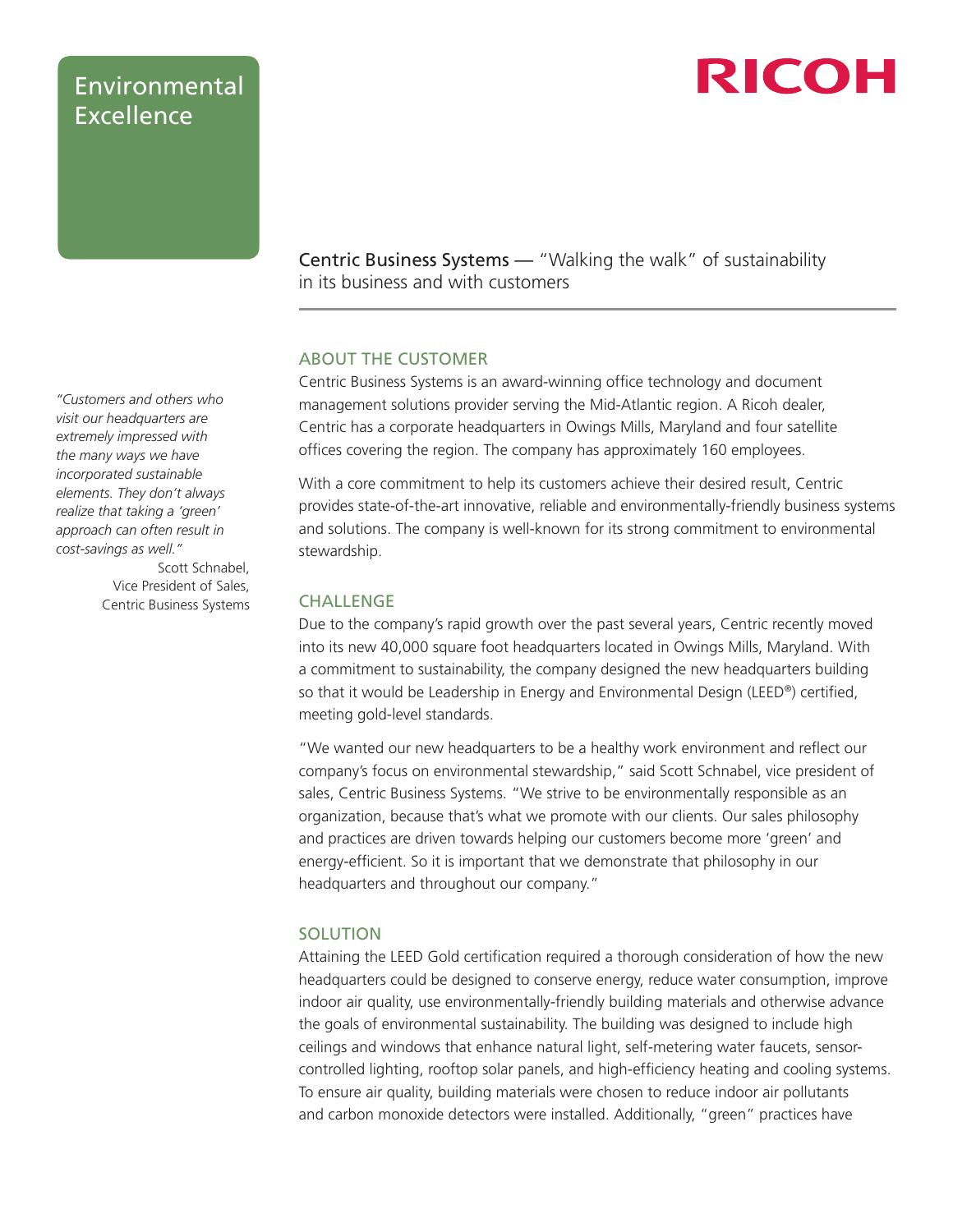# **RICOH**

## Environmental Excellence

been incorporated into the day-to-day operations of the headquarters, including preferred parking for hybrid and car pool vehicles and the use of environmentally-friendly housekeeping products.

Incorporating sustainability considerations in everything it does is central to how Centric conducts its business. "Many of our clients we have today have told us that our environmental practices and recommendations are one of the main reasons they do business with us," said Schnabel. "Even those that don't have that as a top priority see the value when we come to them with concepts and recommendations that help them decrease their carbon footprint. We take a consultative approach to show our customers how they can increase productivity, improve efficiencies and be a better corporate citizen."

Supported by products and solutions from Ricoh designed to enhance sustainability, Centric's highly-trained sales teams are dedicated to specific verticals. This approach allows the sales teams to knowledgeably address unique needs and provide tailored life cycle assessments, change management and solutions that take customers from their current state to an enhanced and optimized future state.

Centric's product and service offerings for verticals that create differentiation, value and positive "green" benefits include:

- ENERGY STAR® Devices providing customers with significant energy reduction and cost savings
- Card swipe (or pass code) job release authentication eliminating wasted paper when print jobs are forgotten, left behind or no longer needed
- TCO Fullview which enables customers to calculate the carbon reduction associated with new devices
- Ricoh-sponsored Toner Recycling Program